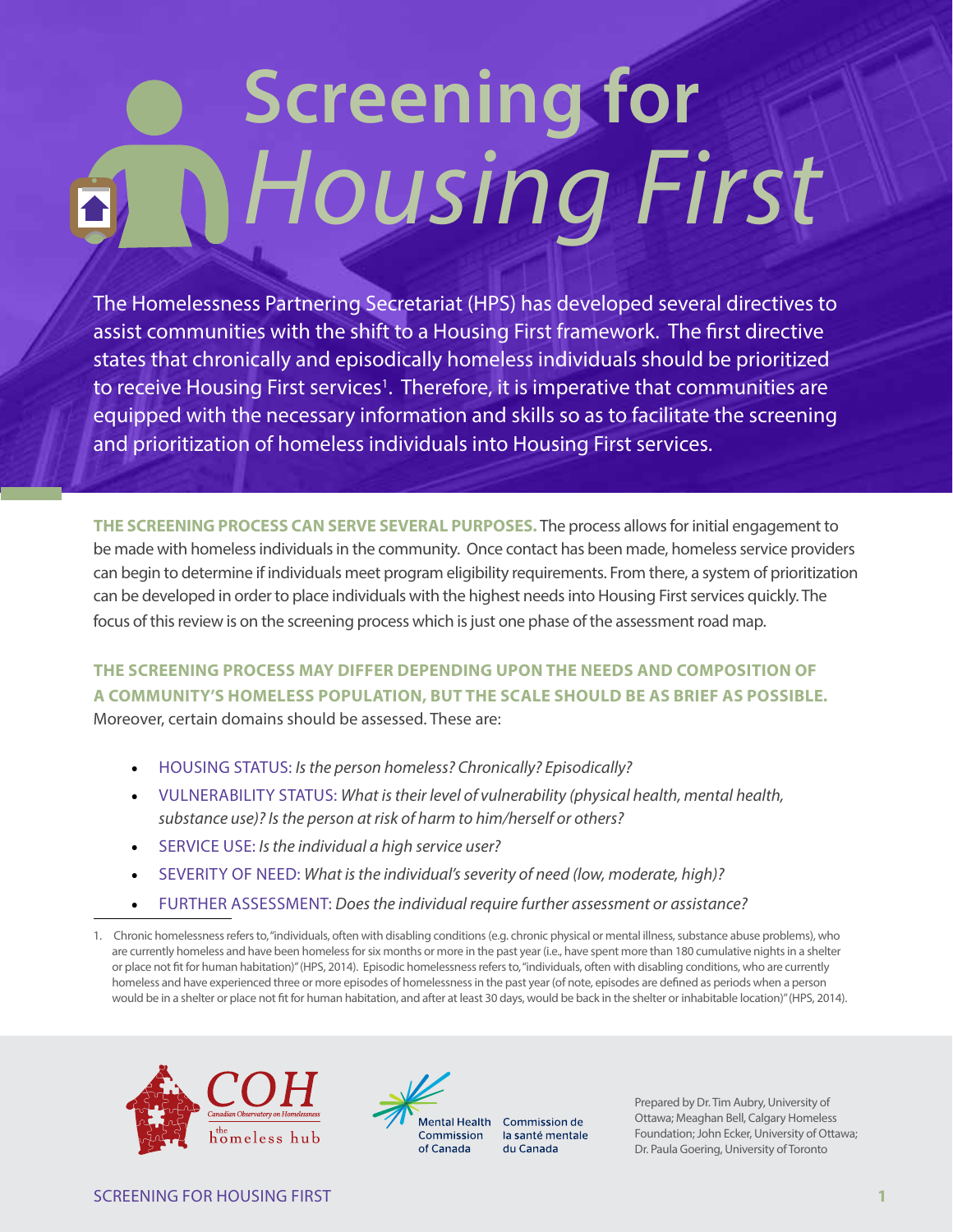#### FIGURE 1 **ASSESSMENT ROADMAP**

#### **1. SCREENING**

#### **PURPOSE**

*Initial engagement/priority setting/eligibility determination*

#### **QUESTIONS**

- Is person homeless? Chronically so?
- Are they high user of service?
- Are they at risk of harm to self or other? How vulnerable?
- What is severity of need?
- Whether and where to refer for further assessment/assistance?

**SAMPLE TOOLS** VI, VAT, VI-SPDAT, Denver Acuity

#### **2. SERVICE/SUPPORT PLANNING**

#### **PURPOSE** *Level of support and care planning with client*

#### **QUESTIONS**

- What is nature and extent of problems/strengths?
- What is history of actions and response?
- What are goals and preferences of individual re housing and supports?
- What is appropriate living situation and intensity of support?

SAMPLE TOOLS STAR, Locus, MCAS, Camberwell, GainsSS, SPDAT,\* Strengths Assessment and Recovery Plan Tools (University of Kansas)

#### **3. SERVICE/SUPPORT PROVISION**

#### **PURPOSE**

*Monitoringprocess and outcomes*

#### **QUESTIONS**

- What is being provided?
- How satisfied is resident/user?
- What outcomes are achieved?

#### **SAMPLE TOOLS** HONOS, STAR, MCAS

<sup>\*</sup>This tool is described by OrgCode as a multi-purpose tool that can also be used for functions 1 and 3.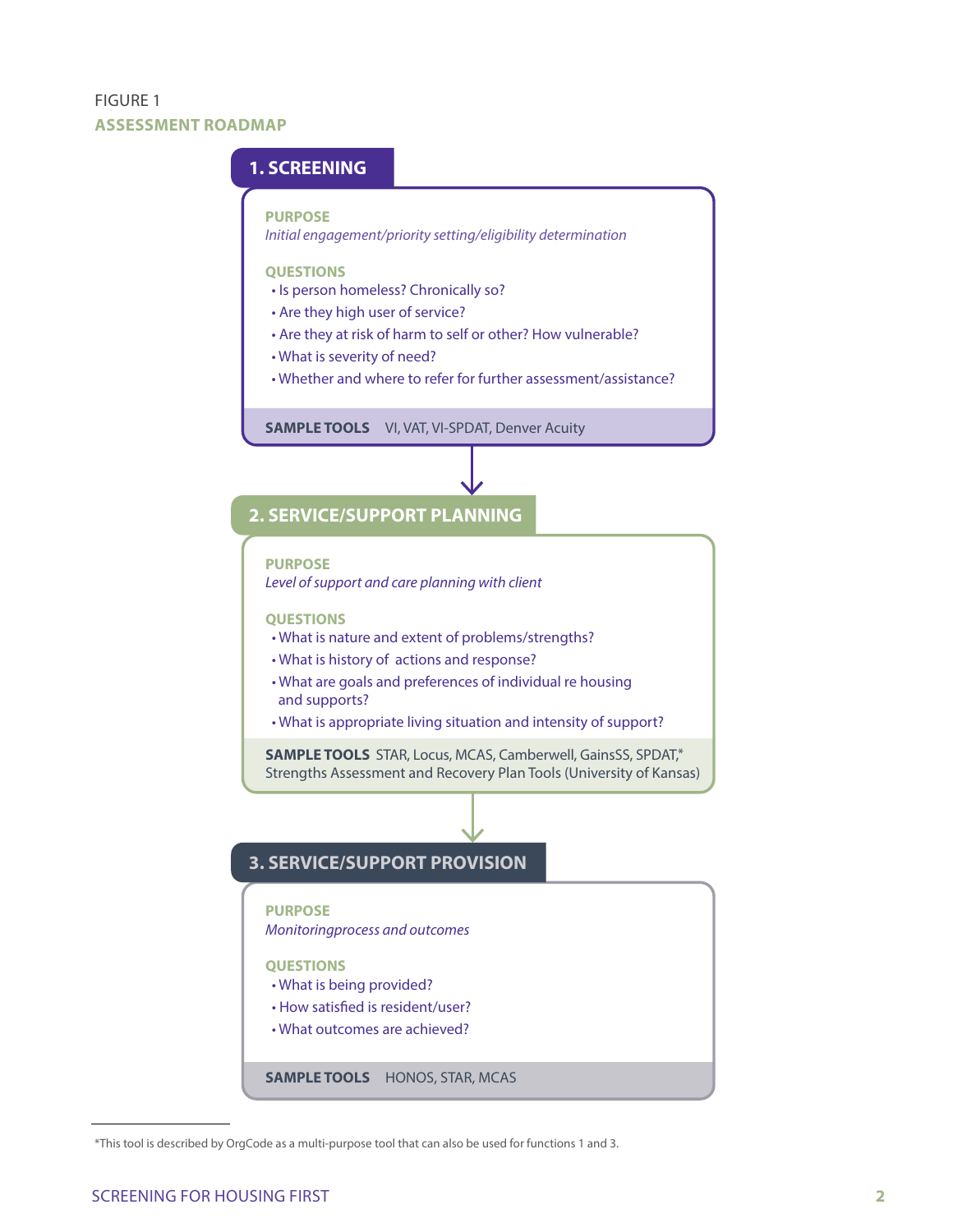As the homeless service sector is generally unaware of the wide range of screening options available beyond the VI-SPDAT, a Housing First Assessment Taskforce was created by the Canadian Observatory on Homelessness to provide recommendations of other suitable screening tools for communities to use. The Taskforce included researchers with extensive experience with measures relevant to those who experience mental health problems and illnesses, service providers, and program managers. (SEE [APPENDIX A](#page-4-0) FOR MEMBERSHIP.)

### **THE FIRST STEP FOR THE TASKFORCE WAS CONDUCTING A SCAN OF EXIST-ING PRACTICES AND SCREENING TOOLS USED IN THE HOMELESSNESS SEC-**

**TOR.** These tools were rated based upon criteria developed by the Department of Housing and Urban Development (HUD) in the United States. The criteria states that **tools should be valid, reliable, inclusive, person-centered, user-friendly, strengths-based, have a Housing First orientation, sensitive to lived experiences, and transparent.** The tools were also assessed on training requirements and locations of use.

#### **A TOTAL OF 17 TOOLS WERE LOCATED IN THE SEARCH AND EACH WAS ASSESSED USING THE HUD**

CRITERIA.<sup>2</sup> The strengths and weaknesses of the tools were discussed among the Taskforce members during monthly meetings. Once the most promising tools were identified, key informant interviews were conducted with the developers and current users of the tools. This process enabled the Taskforce to uncover the specifics of each tool and develop a comprehensive understanding of their use and scope.

Based upon this process, the Taskforce concluded that the Vulnerability Assessment Tool (SEE [APPENDIX B](#page-5-0) FOR A COPY OF THE RATING SCALE) was the best brief screening tool available that can assist with prioritization<sup>3</sup> of clients for Housing First programs. The Tool was developed by the Downtown Emergency Service Centre in Seattle, Washington. It involves a structured interview to assess a homeless individual on 10 domains: survival skills, basic needs, indicated mortality risks, medical risks, organization/orientation, mental health, substance use, communication, social behaviours, and homelessness. Scores are rated on a five-point scale, with higher scores indicating a greater vulnerability. The Tool has been evaluated by external reviewers and has demonstrated good reliability and validity. The Tool is also easy to use, relatively short, and maintains a person-centered focus.

#### **IT IS IMPORTANT TO RECOGNIZE THAT THE VULNERABILITY ASSESSMENT TOOL IS JUST ONE PHASE OF**

**THE SCREENING AND PRIORITIZATION PROCESS.** The Tool will help communities to develop a pool of the most vulnerable among their homeless populations. The results of the Tool should be used in conjunction with several other means, including: client interview information, case conferences, information from referral sources if available, recognition of any contextual factors, and an individual's housing and service preferences. As well, the Tool was created for one phase of the assessment process (SEE APPENDIX C FOR THE ASSESSMENT ROADMAP).

Service/support planning and provision would require complementary measures designed for those purposes. Note that the Tool was developed for the single adult population. Additional questions or adaptations might be necessary for families, youth and Aboriginal populations and these changes could affect the reliability and validity of the scoring.

<sup>2.</sup> A copy of the review document can be accessed by contacting Tim Aubry at taubry@uottawa.ca.

<sup>3.</sup> The information from the VAT tool overlaps with what is often found in level of care assessments but there is not at present a standardized method of translating scores into a level of care assignment. Communities who want to use if for this purpose will need to develop their own mapping to service intensity.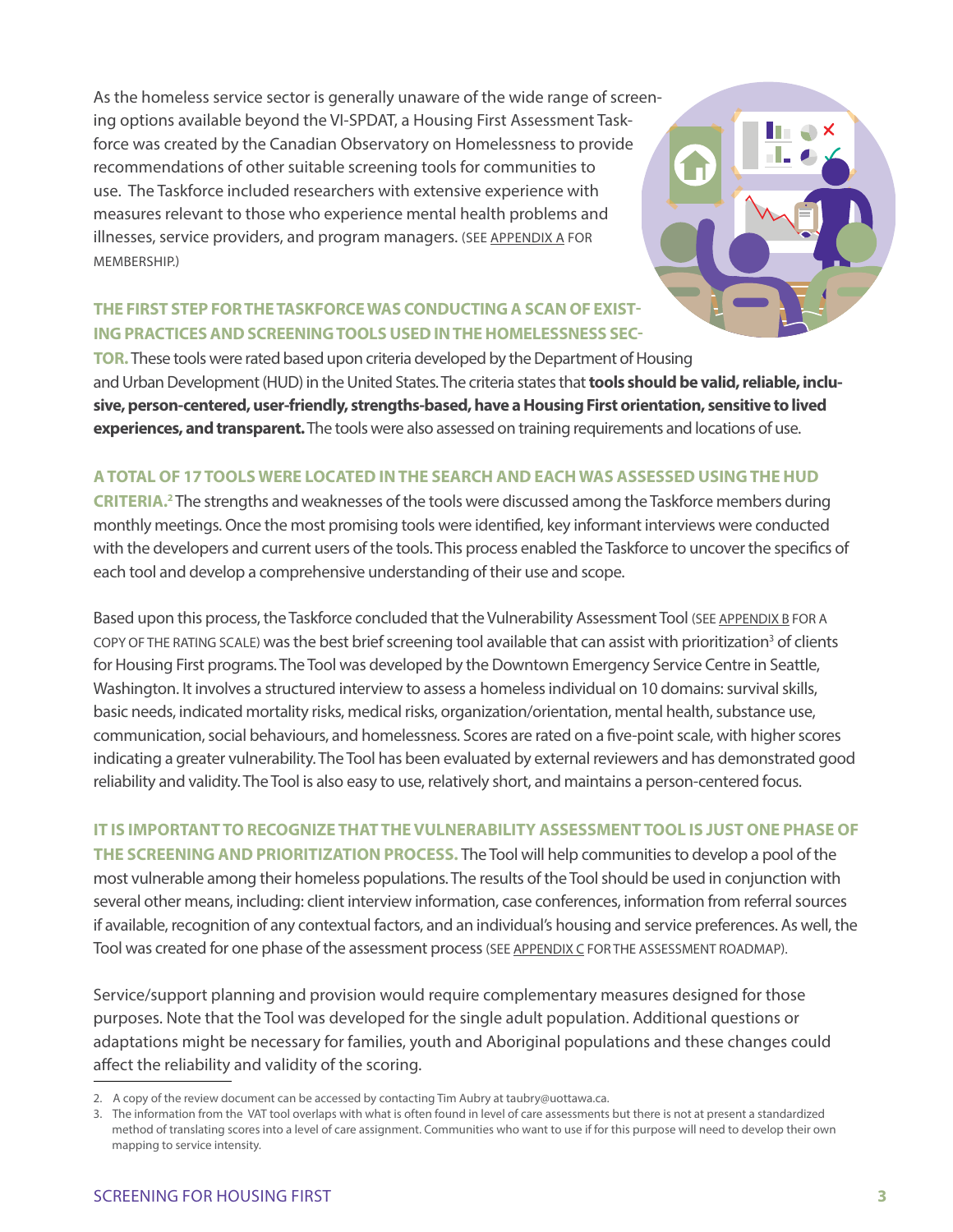#### **AS COMMUNITIES PREPARE TO UNDERTAKE THE TASK OF IMPLEMENTING A STANDARDIZED TOOL TO ASSESS PRIORITY/ELIGIBILITY FOR HOUSING FIRST PROGRAMS THEY SHOULD:**

- ENGAGE IN A PROCESS OF SYSTEM MAPPING TO ENSURE THERE IS A SHARED UNDER-STANDING OF AVAILABLE PROGRAMS AND THEIR TARGET POPULATIONS, SERVICE SYSTEM CAPACITY AND GAPS, AND ITS ALIGNMENT WITH COMMUNITY PRIORITIES. For example – are their programs that are only serving women fleeing violence, veterans, etc. and are these characteristics captured in the assessment process so they can inform service placement? It is critical that communities have a shared, collective understanding of their homeless population and the services available to them in order to ensure accurate placements.
- BE OPEN TO ADAPTATIONS IN HOW YOU USE ASSESSMENT TOOLS TO MEET YOUR

LOCAL NEEDS! Keep in mind that assessment tools supplement all of the other information you are collecting through contacts with clients and other service providers. What is it that your community needs to know about the client being assessed to ensure there is a robust, useful, and reliable process for prioritizing placements and determining the most appropriate placement? Remember that the goal of a standardized assessment tool is to contribute to the needed information and facilitate the processes that ensure the best program match. Do you have the information necessary to do this?

- DEVELOPING PROCESSES FOR GATHERING FEEDBACK ON THE USE OF THE SELECTED ASSESSMENT TOOL WILL HELP COMMUNITIES ASSESS ITS USEFULNESS IN DETERMINING CLIENT PLACEMENTS, IDENTIFYING ADAPTATIONS THAT MAY BE NEEDED AND INFORMING FUTURE PLANNING (I.E. ANY GAPS IN THE SYSTEM). When developing this feedback process, communities should ensure they are collecting the necessary information for coordinating access and assessments to answer the question, "Does our tool, and our processes/practices improve our ability to prioritize clients, make appropriate referrals based on assessed needs within the parameters of program eligibility requirements, and ultimately improve outcomes for clients in Housing First programs?"
- STANDARDIZING ASSESSMENTS WILL IMPACT HOW THE SYSTEM FUNCTIONS AND NEEDS TO BE VALUE-ADDED. It is critical to develop community buy-in and this will necessitate multiple and ongoing efforts to facilitate collaboration and solicit feedback (this will also inform the first previous three points!) A useful mechanism for facilitating collaboration and soliciting feedback are placement committees which bring together service providers to review assessments and discuss appropriate program placements. Placement committees allow for ongoing dialogue and sharing of information above and beyond the assessment tool (e.g. previous experiences with a particular client around what worked really well) through dialogue taking into consideration all of the information about a client and not relying solely or narrowly on a number or score provided by a standardized assessment. Placement committees also allow for the continued autonomy of agencies as active participants in the decision-making process of who they ultimately intake into their program.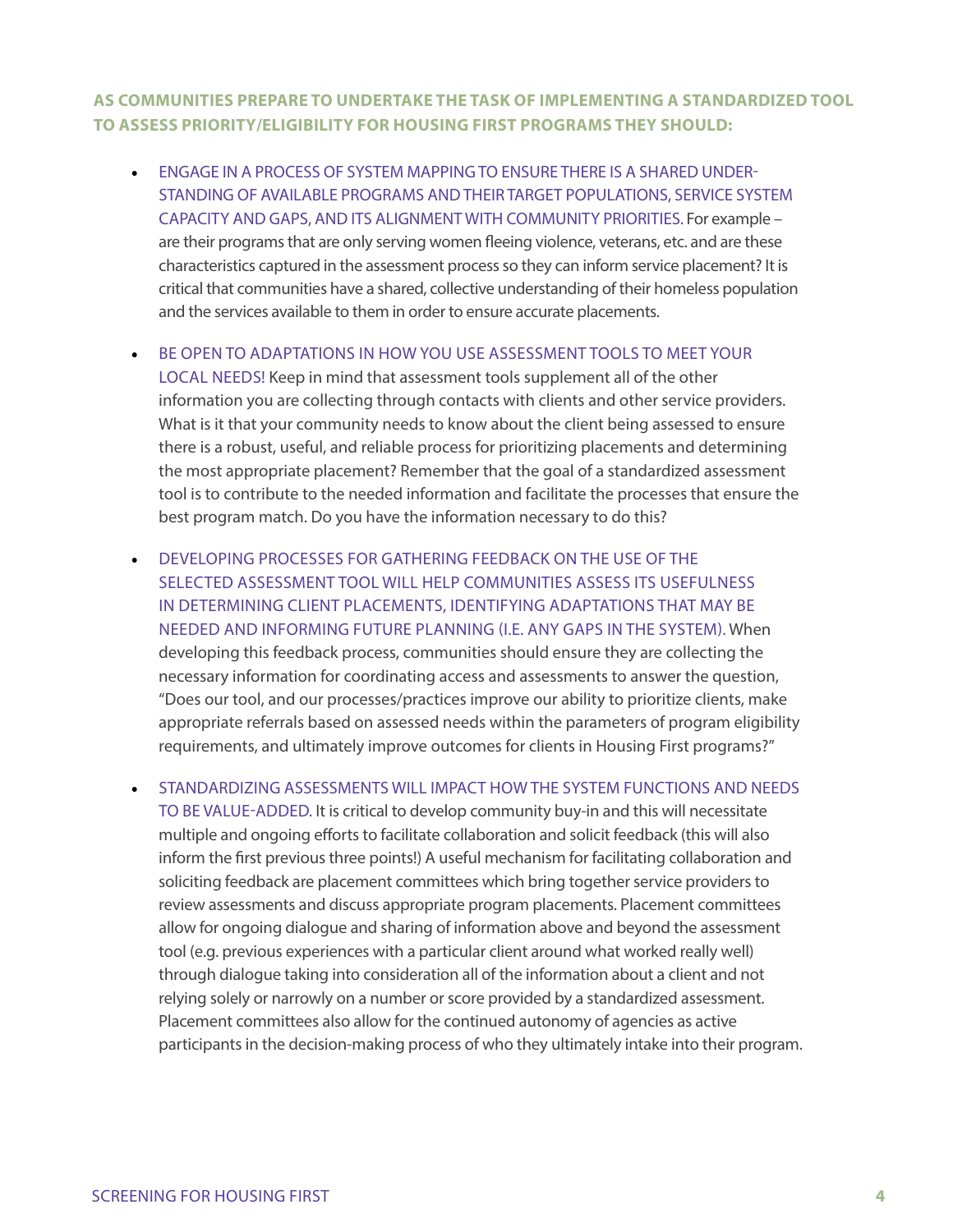<span id="page-4-0"></span>

DR. TIM AUBRY (University of Ottawa) MEAGHAN BELL (Calgary Homeless Foundation) JOHN ECKER (University of Ottawa) DR. STEPHEN GAETZ (Canadian Observatory on Homelessness, York University) DR. PAULA GOERING (Centre for Addiction and Mental Health) CATHARINE HUME (Mental Health Commission of Canada) STASHA HUNTINGFORD (University of Calgary) CAROLINE JOHNSON (Centre for Northern Families) ALLYSON MARSOLAIS (Canadian Observatory on Homelessness, York University) DR. GEOFFREY NELSON (Wilfrid Laurier University) BRUCE PEARCE (End Homelessness St. John's) LAURAL RAINE (City of Toronto, Shelter, Support and Housing Administration) DR. SAM TSEMBERIS (Pathways to Housing) DR. ALINA TURNER (Turner Research & Strategy)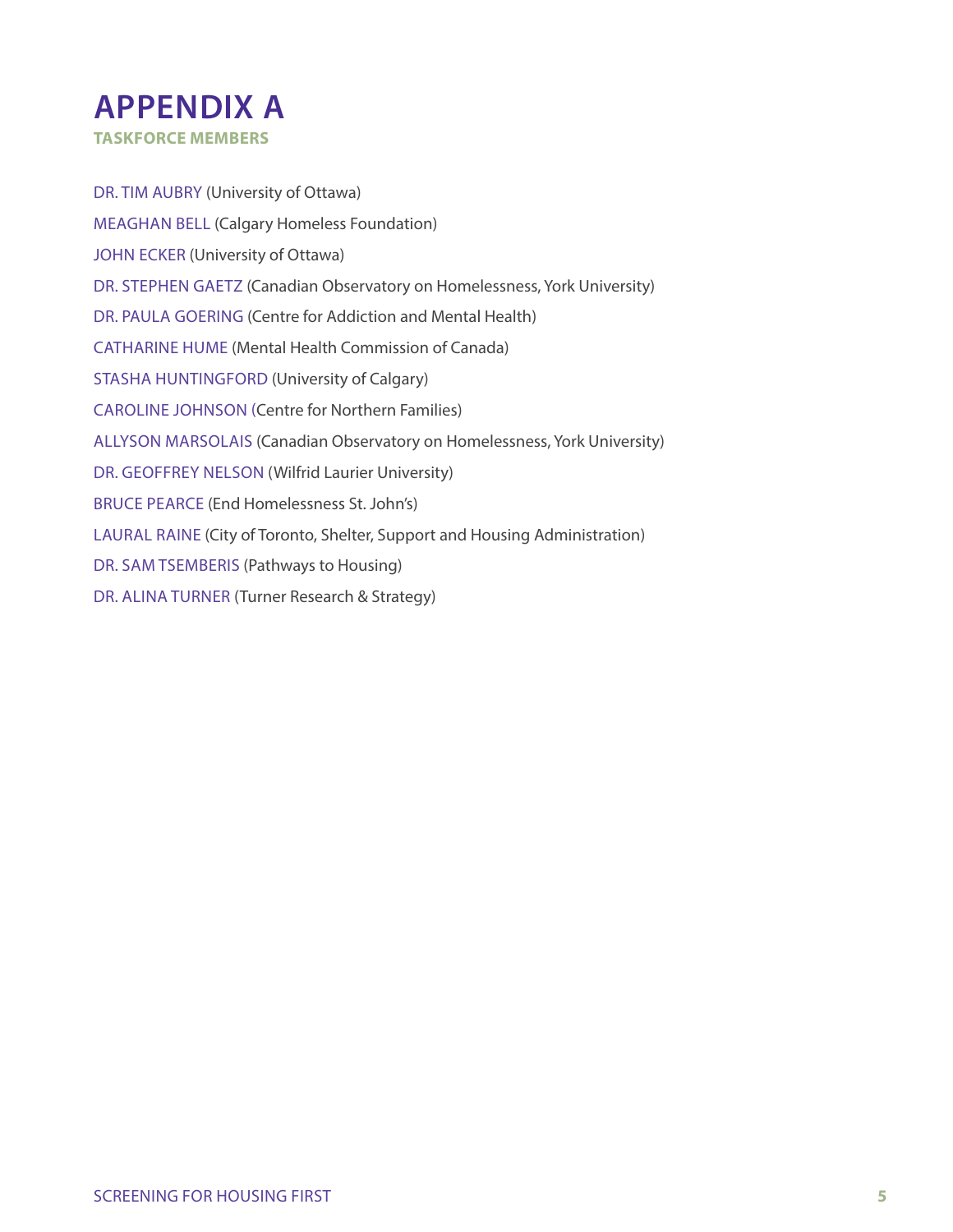<span id="page-5-0"></span>

#### **FOULNERABILITY ASSESSMENT TOOL**



#### **Client Name**<br> **Client Name**

VULNERABILITY

ASSESSMENT TOOL

**Survival Skills**  *Vulnerability, safety, dependency on others, ability to maneuver independently in safe manner, judgment* 

| No evidence<br>оf<br>vulnerability                                                                                                                                                   | Evidence of<br>mild<br>vulnerability                                                                                                                                                                                         | <b>Evidence of moderate</b><br>vulnerability                                                                                                                                                                                                                                                | Evidence of high<br>vulnerability                                                                                                                                                                                                                                                                                                               | <b>Evidence of severe</b><br>vulnerability                                                                                                                                                                                                                                                                                                               |
|--------------------------------------------------------------------------------------------------------------------------------------------------------------------------------------|------------------------------------------------------------------------------------------------------------------------------------------------------------------------------------------------------------------------------|---------------------------------------------------------------------------------------------------------------------------------------------------------------------------------------------------------------------------------------------------------------------------------------------|-------------------------------------------------------------------------------------------------------------------------------------------------------------------------------------------------------------------------------------------------------------------------------------------------------------------------------------------------|----------------------------------------------------------------------------------------------------------------------------------------------------------------------------------------------------------------------------------------------------------------------------------------------------------------------------------------------------------|
| Strong survival<br>skills; capable<br>of networking<br>and self<br>advocacy;<br>knows where<br>to go and how<br>to get there:<br>needs no<br>prompting<br>regarding safe<br>behavior | Has some<br>survival skills: is<br>occasionally<br>taken advantage<br>of (e.g. friends)<br>only present on<br>paydays); needs<br>some assistance<br>in recognizing<br>unsafe behaviors<br>and willing to talk<br>about them. | Is frequently in<br>dangerous situations;<br>dependent on<br>detrimental social<br>network; communicates<br>some fears about<br>people or situations;<br>reports being taken<br>advantage of (e.g. gave<br>\$ to someone for an<br>errand and person<br>never returned or short<br>changed) | Is a loner and lacks<br>"street smarts":<br>possessions often stolen;<br>may be "befriended" by<br>predators; lacks social<br>protection; presents with<br>fearful, childlike or<br>helpless demeanor; has<br>marked difficulty<br>understanding unsafe<br>behaviors; is or was<br>recently a DV victim;<br>may trade sex for money<br>or drugs | Easily draws predators;<br>vulnerable to<br>exploitation; has been<br>victimized regularly (e.g.<br>physical assault, robbed,<br>sexual assault); often<br>opts for the street to<br>shelters; no insight<br>regarding dangerous<br>behavior (e.g. solicitation<br>of sex/drugs); clear<br>disregard for personal<br>safety (e.g. walks into<br>traffic) |
|                                                                                                                                                                                      | 2                                                                                                                                                                                                                            | 3                                                                                                                                                                                                                                                                                           |                                                                                                                                                                                                                                                                                                                                                 | 5                                                                                                                                                                                                                                                                                                                                                        |

Comments or observations about survival skills:

| <b>Basic Needs</b><br>Ability to obtain/maintain food, clothing, hygiene, etc.                   |                                                                                                                                             |                                                                                                                                                                                                                        |                                                                                                                                                  |                                                                                                                                                                                                                      |
|--------------------------------------------------------------------------------------------------|---------------------------------------------------------------------------------------------------------------------------------------------|------------------------------------------------------------------------------------------------------------------------------------------------------------------------------------------------------------------------|--------------------------------------------------------------------------------------------------------------------------------------------------|----------------------------------------------------------------------------------------------------------------------------------------------------------------------------------------------------------------------|
| No Trouble<br><b>Meeting Needs</b>                                                               | <b>Mild Difficulty</b><br><b>Meeting Needs</b>                                                                                              | <b>Moderate Difficulty</b><br><b>Meeting Needs</b>                                                                                                                                                                     | <b>High Difficulty</b><br><b>Meeting Needs</b>                                                                                                   | <b>Severe Difficulty Meeting</b><br><b>Needs</b>                                                                                                                                                                     |
| Generally able to<br>use services to<br>get food,<br>clothing, takes<br>care of hygiene,<br>etc. | Some trouble<br>staying on top of<br>basic needs, but<br>usually can do<br>for self (e.g.<br>hygiene/clothing<br>are usually<br>clear/good) | Occasional attention to<br>hygiene; has some<br>openness to discussing<br>issues; generally poor<br>hygiene, but able to meet<br>needs with assistance<br>$(e.g.$ prompting and $1&R$<br>(Information and<br>Referral) | Doesn't wash<br>regularly;<br>uninterested in I&R<br>or help, but will<br>access services in<br>emergent<br>situations: low<br>insight re. needs | Unable to access food on<br>own; very poor<br>hygiene/clothing (e.g.<br>clothes very soiled, body<br>very dirty, goes through<br>garbage & eats rotten<br>food) resistant to offers of<br>help on things; no insight |
|                                                                                                  | 2                                                                                                                                           | 3                                                                                                                                                                                                                      |                                                                                                                                                  | 5                                                                                                                                                                                                                    |

Comments or observations about basic needs: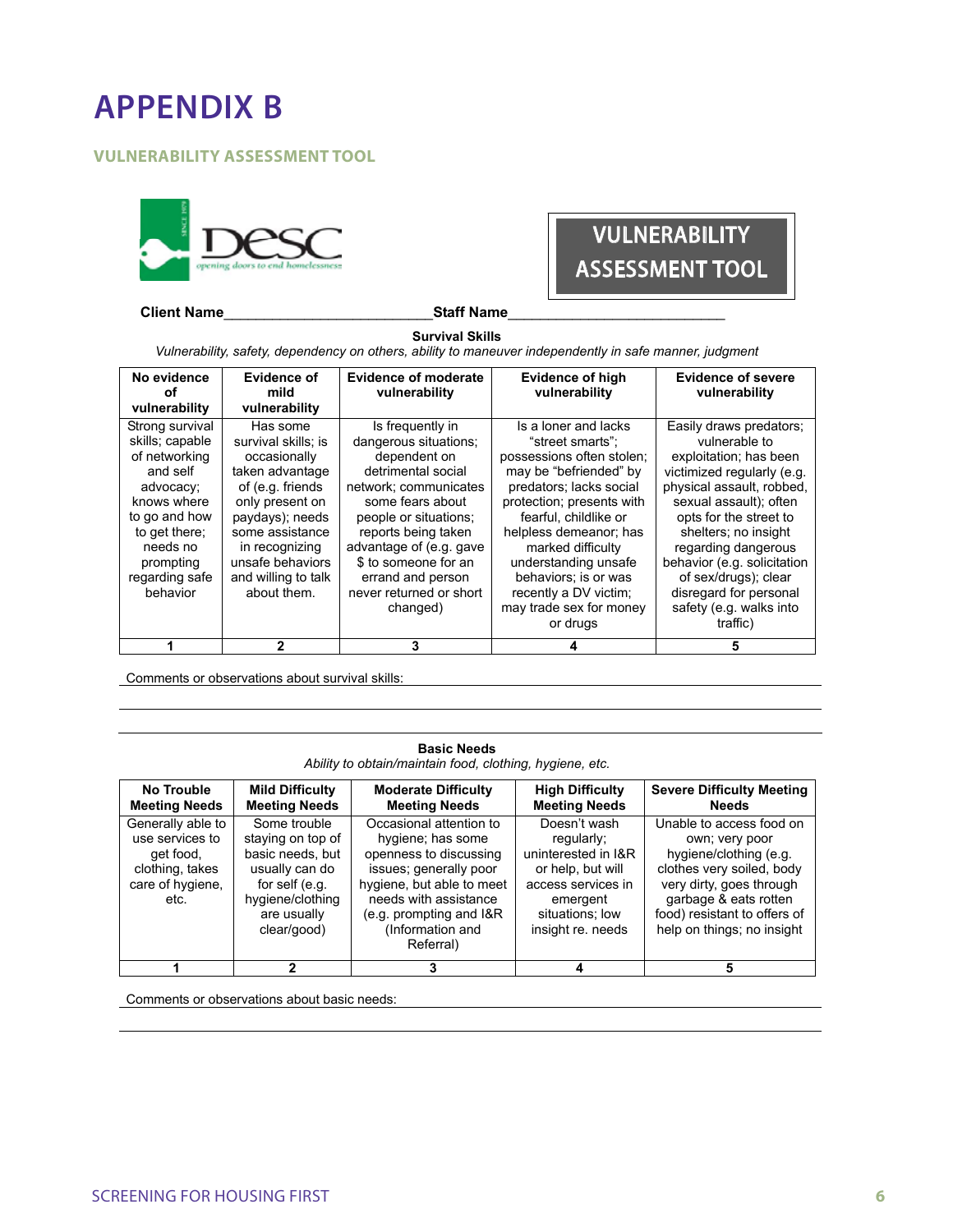**Client Name\_\_\_\_\_\_\_\_\_\_\_\_\_\_\_\_\_\_\_\_\_\_\_Staff Name\_\_\_\_\_\_\_\_\_\_\_\_\_\_\_\_\_\_\_\_\_\_\_\_\_\_\_\_\_\_\_\_**

**Indicated Mortality Risks** 

*Mortality Risks: 1. More than three hospitalizations in 12 months; 2. More than three ER visits in previous three months; 3. Aged 60 or older; 4. Cirrhosis of the liver; 5. Renal disease; 6. Diabetes; 7. Heart disease; 8. Tri-morbidity, co-occurring psychiatric, substance abuse and chronic medical condition.* 

| Has none of the 8       | Has 1 of the            | Has 2 of the            | Has 3 of the            | Has $4+$ of the         |
|-------------------------|-------------------------|-------------------------|-------------------------|-------------------------|
| identified risk factors | identified risk factors | identified risk factors | identified risk factors | identified risk factors |
|                         |                         |                         |                         |                         |

Comments or observations about indicated mortality risks:

|                                                                                                  | <b>Medical Risks</b><br>Medical conditions that impact person's ability to function.                                                                                                                                                                                                                      |                                                                                                                                                                                                                                                                                                                                                                                                                                                                                                                                                                           |                                                                                                                                                                                                                                                                                                                                                                                                                                                                                                                                                                                                                                                                                                                                                                                              |                                                                                                                                                                                                                                                                                                                                                                                                                                                                                                                         |  |
|--------------------------------------------------------------------------------------------------|-----------------------------------------------------------------------------------------------------------------------------------------------------------------------------------------------------------------------------------------------------------------------------------------------------------|---------------------------------------------------------------------------------------------------------------------------------------------------------------------------------------------------------------------------------------------------------------------------------------------------------------------------------------------------------------------------------------------------------------------------------------------------------------------------------------------------------------------------------------------------------------------------|----------------------------------------------------------------------------------------------------------------------------------------------------------------------------------------------------------------------------------------------------------------------------------------------------------------------------------------------------------------------------------------------------------------------------------------------------------------------------------------------------------------------------------------------------------------------------------------------------------------------------------------------------------------------------------------------------------------------------------------------------------------------------------------------|-------------------------------------------------------------------------------------------------------------------------------------------------------------------------------------------------------------------------------------------------------------------------------------------------------------------------------------------------------------------------------------------------------------------------------------------------------------------------------------------------------------------------|--|
| <b>No</b><br>Impairment                                                                          | Minor or<br>temporary<br>health<br>problem(s)                                                                                                                                                                                                                                                             | Stable significant<br>medical or physical<br>issue(s), or chronic<br>medical condition(s)<br>that is being<br>managed                                                                                                                                                                                                                                                                                                                                                                                                                                                     | Chronic medical condition(s)<br>that is not well-managed or<br>significant physical<br>impairment(s)                                                                                                                                                                                                                                                                                                                                                                                                                                                                                                                                                                                                                                                                                         | <b>Totally neglectful</b><br>of physical health,<br>extremely impaired<br>by condition,<br>serious health<br>condition(s)                                                                                                                                                                                                                                                                                                                                                                                               |  |
| No health<br>complaints;<br>appears well;<br>would likely<br>access<br>medical care if<br>needed | Cast or splint<br>but able to<br>take care of<br>daily<br>activities:<br>recovering<br>from minor<br>surgery and<br>doing well<br>with self-<br>care; acute<br>medical<br>problem such<br>as a<br>respiratory or<br>skin infection<br>but takes<br>medications;<br>follows up<br>with medical<br>provider | Chronic but stable<br>medical problems such<br>as diabetes.<br>emphysema, high<br>blood pressure, heart<br>disease, seizure<br>disorder, Hepatitis C or<br>B. HIV disease: cancer<br>in remission:<br>has clinic or doctor and<br>takes meds more often<br>than not: smaller or<br>larger stature/size<br>making person<br>vulnerable; sight or<br>hearing impaired; has<br>not been in hospital for<br>overnight stay in last 3<br>months:<br>0 <sub>R</sub><br>over 60 years old w/o<br>reported conditions but<br>does not access care<br>even for routine<br>checkups | Poorly managed diabetes or<br>hyper-tension, undergoing<br>treatment for Hep C; needs home<br>oxygen; liver failure; kidney<br>failure requiring dialysis, sleep<br>apnea requiring C-PAP; HIV<br>disease not adequately treated;<br>dementia: severe arthritis<br>affecting several joints,<br>pregnancy, frequent asthma<br>flares, recurrent<br>skin infections, cancer.<br>Symptoms without known<br>explanation: swelling, untreated<br>open wounds, shortness of<br>breath, recurrent chest pain,<br>unexplained weight loss, chronic<br>cough, cognitive impairment,<br>incontinent of urine or stool.<br>Not taking meds as prescribed or<br>frequently loses them; can't name<br>doctor or last time seen:<br>hospitalized in last 3 months;<br>illiterate or non-English speaking. | Untreated AIDS,<br>terminal illness that<br>is worsening;<br>missing limb(s) with<br>significant mobility<br>or life activity issues:<br>obvious physical<br>problem that is not<br>being cared for such<br>as large sores or<br>severe swelling.<br>Blind, deaf and/or<br>mute, severe<br>dementia.<br>uncontrolled<br>diabetes, refuses to<br>seek care; breathing<br>appears difficult with<br>activity; can't name<br>or doesn't seek<br>regular medical<br>care; more than one<br>hospitalization in<br>past year. |  |
| 1                                                                                                | 2                                                                                                                                                                                                                                                                                                         | 3                                                                                                                                                                                                                                                                                                                                                                                                                                                                                                                                                                         | 4                                                                                                                                                                                                                                                                                                                                                                                                                                                                                                                                                                                                                                                                                                                                                                                            | 5                                                                                                                                                                                                                                                                                                                                                                                                                                                                                                                       |  |

Comments or observations about medical risks: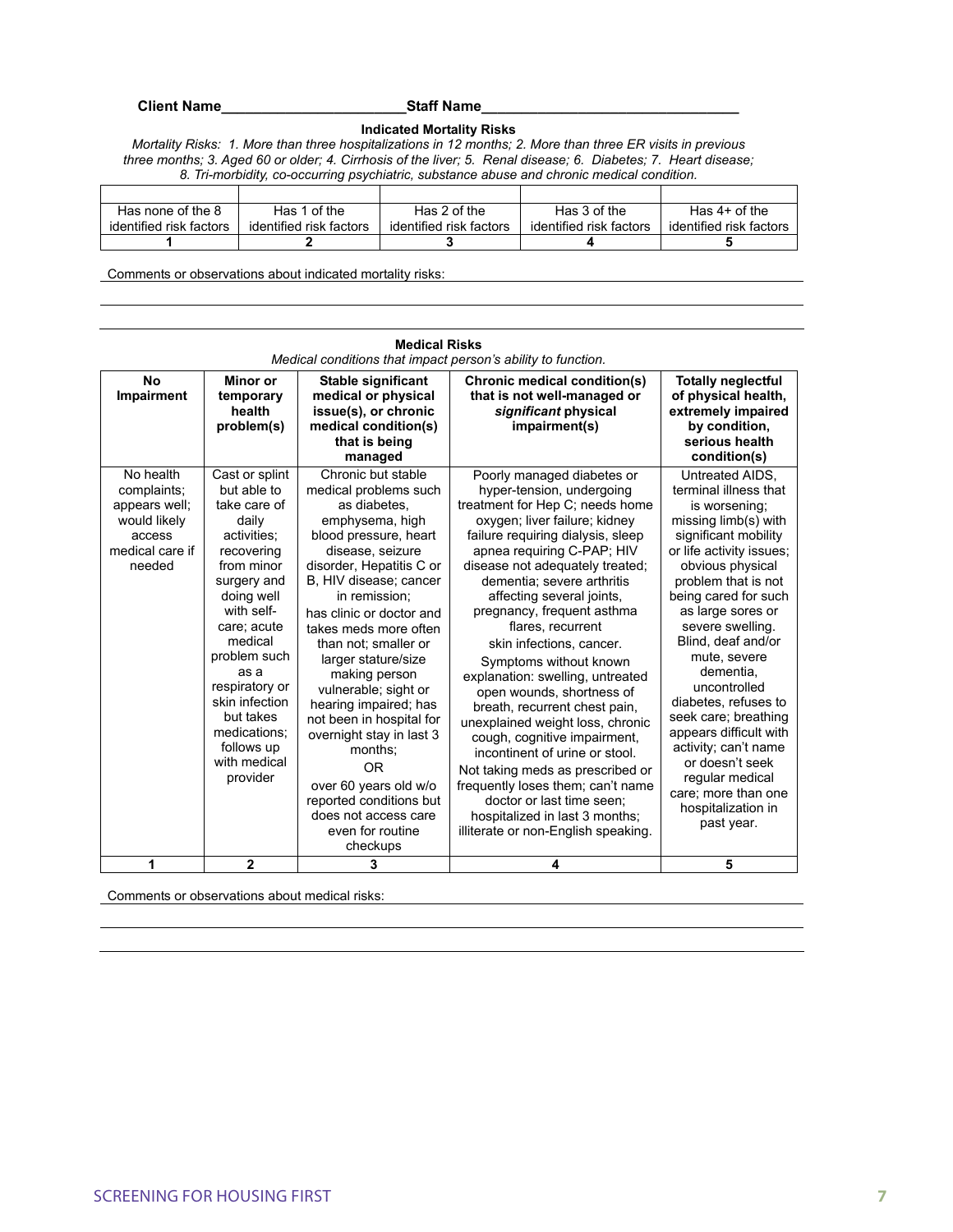**Client Name Community Staff Name** 

#### **Organization/Orientation**

*Thinking, developmental disability, memory, awareness, cognitive abilities – how these present and affect functioning.* 

| No impairment                                                                           | <b>Mild impairment</b>                                                                                                                                                                                                                            | <b>Moderate impairment</b>                                                                                                                                                                                                                  | <b>High impairment</b>                                                                                                                   | Severe impairment                                                                                                                                                                                                                                                       |
|-----------------------------------------------------------------------------------------|---------------------------------------------------------------------------------------------------------------------------------------------------------------------------------------------------------------------------------------------------|---------------------------------------------------------------------------------------------------------------------------------------------------------------------------------------------------------------------------------------------|------------------------------------------------------------------------------------------------------------------------------------------|-------------------------------------------------------------------------------------------------------------------------------------------------------------------------------------------------------------------------------------------------------------------------|
| Good attention<br>span; adequate<br>self care; able to<br>keep track of<br>appointments | Occasional difficulty<br>in staying organized;<br>may require minimal<br>prompting re:<br>appointments:<br>possible evidence of<br>mild developmental<br>disability; dementia or<br>other organic brain<br>disorder; some mild<br>memory problems | Appearance is<br>sometimes<br>disorganized; has a<br>significant amount of<br>belongings making<br>mobility challenging;<br>occasional confusion w/<br>regard to orientation;<br>moderate memory or<br>developmental disability<br>problems | Disorganized or<br>disoriented; poor<br>awareness of<br>surroundings;<br>memory impaired<br>making simple<br>follow-through<br>difficult | Highly confused;<br>disorientation in<br>reference to time, place<br>or person: evidence of<br>serious developmental<br>disability, dementia or<br>other organic brain<br>disorder; too many<br>belongings to manage;<br>memory fully or almost<br>or absent / impaired |
|                                                                                         |                                                                                                                                                                                                                                                   |                                                                                                                                                                                                                                             |                                                                                                                                          |                                                                                                                                                                                                                                                                         |

Comments or observations about organization/orientation:

#### **Mental Health**

*Issues related to mental health status, MH services, spectrum of MH symptoms & how these impair functioning.* 

| <b>No MH issues</b> | <b>Mild MH Issues</b> | <b>Moderate MH issues</b> | <b>High MH issues</b>   | Severe MH needs                    |
|---------------------|-----------------------|---------------------------|-------------------------|------------------------------------|
|                     | Reports feeling       | Reports having MH         | Tenuous service         | No connection to services (but     |
|                     | down about            | issues, but does not      | engagement;             | clearly needed), extreme           |
|                     | situation.            | talk about them:          | possibly not taking     | symptoms that impair               |
|                     | circumstances:        | reports having            | medications that are    | functioning (e.g. talking to self. |
|                     | (e.g. situation       | service connection        | needed for MH; not      | distracted, severe delusions/      |
|                     | depression)           | already in place; may     | interested in services  | paranoia, fearful/phobic,          |
|                     |                       | be taking prescribed      | due to mental illness / | extreme depressed or manic         |
|                     |                       | medications               | low insight             | mood); no insight regarding        |
|                     |                       |                           |                         | <b>Mental Illness</b>              |
|                     |                       |                           |                         |                                    |

Comments or observations about mental health: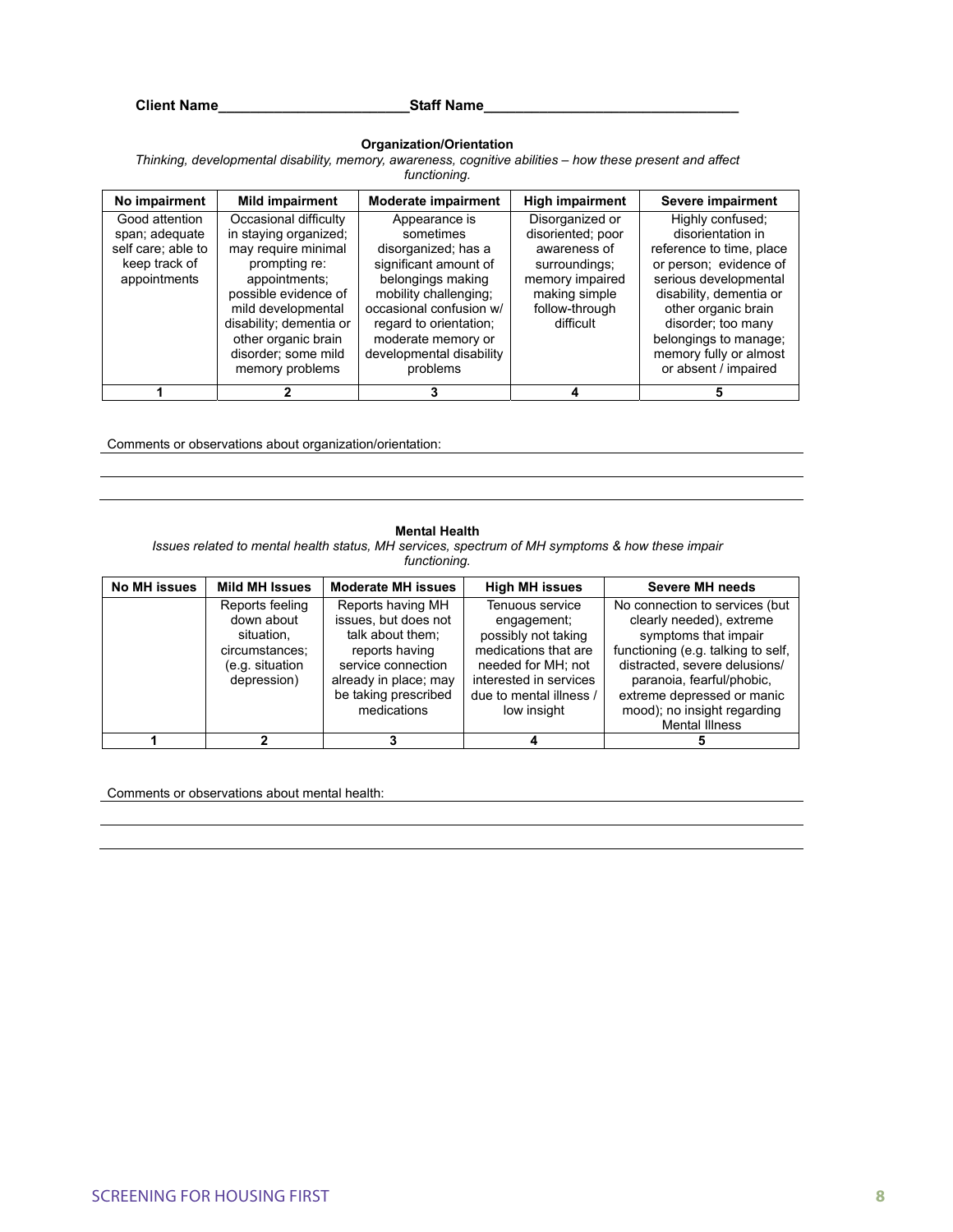#### Client Name\_\_\_\_\_\_\_\_\_\_\_\_\_\_\_\_\_\_\_\_\_\_\_\_\_\_\_\_\_\_Staff Name\_\_\_\_\_\_\_\_\_\_\_\_\_\_\_\_\_\_\_\_\_\_\_\_\_\_\_\_\_\_

|                                                                                                         | Issues related to substance use, services, spectrum of substance use & how use impairs functioning                                                                             |                                                                                                                                                                                                                                                                                                                                                                                      |                                                                                                                                                                                                                                                                                                                                                                                                                                                                                               |                                                                                                                                                                                                                                                                                                                                                                                                                         |  |
|---------------------------------------------------------------------------------------------------------|--------------------------------------------------------------------------------------------------------------------------------------------------------------------------------|--------------------------------------------------------------------------------------------------------------------------------------------------------------------------------------------------------------------------------------------------------------------------------------------------------------------------------------------------------------------------------------|-----------------------------------------------------------------------------------------------------------------------------------------------------------------------------------------------------------------------------------------------------------------------------------------------------------------------------------------------------------------------------------------------------------------------------------------------------------------------------------------------|-------------------------------------------------------------------------------------------------------------------------------------------------------------------------------------------------------------------------------------------------------------------------------------------------------------------------------------------------------------------------------------------------------------------------|--|
| No or Non-                                                                                              | Mild                                                                                                                                                                           | <b>Moderate Substance</b>                                                                                                                                                                                                                                                                                                                                                            | High                                                                                                                                                                                                                                                                                                                                                                                                                                                                                          | <b>Severe</b>                                                                                                                                                                                                                                                                                                                                                                                                           |  |
| <b>Problematic</b>                                                                                      | <b>Substance Use</b>                                                                                                                                                           | Use                                                                                                                                                                                                                                                                                                                                                                                  | <b>Substance Use</b>                                                                                                                                                                                                                                                                                                                                                                                                                                                                          | <b>Substance Use</b>                                                                                                                                                                                                                                                                                                                                                                                                    |  |
| <b>Substance Use</b>                                                                                    |                                                                                                                                                                                |                                                                                                                                                                                                                                                                                                                                                                                      |                                                                                                                                                                                                                                                                                                                                                                                                                                                                                               |                                                                                                                                                                                                                                                                                                                                                                                                                         |  |
| No substance<br>use or strictly<br>social - having<br>no negative<br>impact on level<br>of functioning. | Sporadic use of<br>substances not<br>obviously<br>affecting level of<br>functioning; is<br>aware of<br>substance use.<br>still able to meet<br>basic needs most<br>of the time | Ninety (90)-180 days<br>into addiction recovery;<br>COD w/o any follow-up<br>care; relapse risk still<br>present.<br>0R<br>Substance use<br>affecting ability to<br>follow through on basic<br>needs; has some<br>support available for<br>substance use issues<br>but may not be actively<br>involved; some trouble<br>making progress in<br>goals (e.g. could be a<br>binge user.) | In first 90 days of CD<br>treatment or addiction<br>recovery; still enmeshed in<br>alcohol/drug using social<br>group; high relapse<br>potential.<br>OR<br>Use obviously impacting<br>ability to gain/maintain<br>functioning in many areas,<br>(e.g. clear difficulty<br>following through with<br>appointments, self-care,<br>interactions with others.<br>basic needs); not<br>interested in support for<br>substance use issues but<br>this may be due to low<br>insight or other reasons | Active addiction with<br>little or no interest in<br>CD treatment<br>involvement.<br>Obvious<br>deterioration in<br>functioning (e.g. MH,<br>due to Sub Use);<br>severe symptoms of<br>both substance use<br>& mental illness; low<br>or no insight into<br>substance use<br>issues; clear<br>cognitive damage<br>due to substances;<br>no engagement with<br>substance use<br>support services<br>(and clearly needed) |  |
|                                                                                                         | $\mathbf{2}$                                                                                                                                                                   | 3                                                                                                                                                                                                                                                                                                                                                                                    | (e.g. mental illness)                                                                                                                                                                                                                                                                                                                                                                                                                                                                         | 5                                                                                                                                                                                                                                                                                                                                                                                                                       |  |

**Substance Use** 

Comments or observations about substance use OR observed suspected signs of using drugs/alcohol:

**Communication** 

|                                                                                                                                   | Ability to communicate with others, when asked questions, initiating conversations.                                                       |                                                                                                                                                            |                                                                                                                                                                                                                   |                                                                                                                                                                                                                                                     |  |
|-----------------------------------------------------------------------------------------------------------------------------------|-------------------------------------------------------------------------------------------------------------------------------------------|------------------------------------------------------------------------------------------------------------------------------------------------------------|-------------------------------------------------------------------------------------------------------------------------------------------------------------------------------------------------------------------|-----------------------------------------------------------------------------------------------------------------------------------------------------------------------------------------------------------------------------------------------------|--|
| No<br>communication<br>barrier                                                                                                    | Mild<br>communication<br>barrier                                                                                                          | <b>Moderate</b><br>communication<br>barrier                                                                                                                | <b>High level</b><br>communication<br>barrier                                                                                                                                                                     | Severe communication<br>barrier                                                                                                                                                                                                                     |  |
| Has strong and<br>organized<br>abilities: no<br>language<br>barriers; able to<br>communicate<br>clearly with staff<br>about needs | Has occasional<br>trouble<br>communicating<br>needs; language<br>barrier may be<br>an issue:<br>occasionally<br>reacts<br>inappropriately | Poor attention span:<br>withdrawn but will<br>interact with<br>staff/service<br>providers when<br>approached;<br>pressured speech;<br>very limited English | Physical impairment<br>making communication<br>very difficult (e.g.<br>hearing impaired &<br>unable to use ASL);<br>unwilling/unable to<br>communicate w/ staff<br>(e.g. shy, poor or no<br>eye contact); doesn't | Significant difficulty<br>communicating with others<br>(e.g. mute, fragmented<br>speech); draws attention<br>to self (e.g. angry talk to<br>self/others); refuses to talk<br>to staff when approached;<br>may leave to avoid talking<br>to provider |  |
|                                                                                                                                   | when stressed                                                                                                                             |                                                                                                                                                            | speak English at all                                                                                                                                                                                              |                                                                                                                                                                                                                                                     |  |
|                                                                                                                                   |                                                                                                                                           | 3                                                                                                                                                          |                                                                                                                                                                                                                   |                                                                                                                                                                                                                                                     |  |

Comments or observations about communication: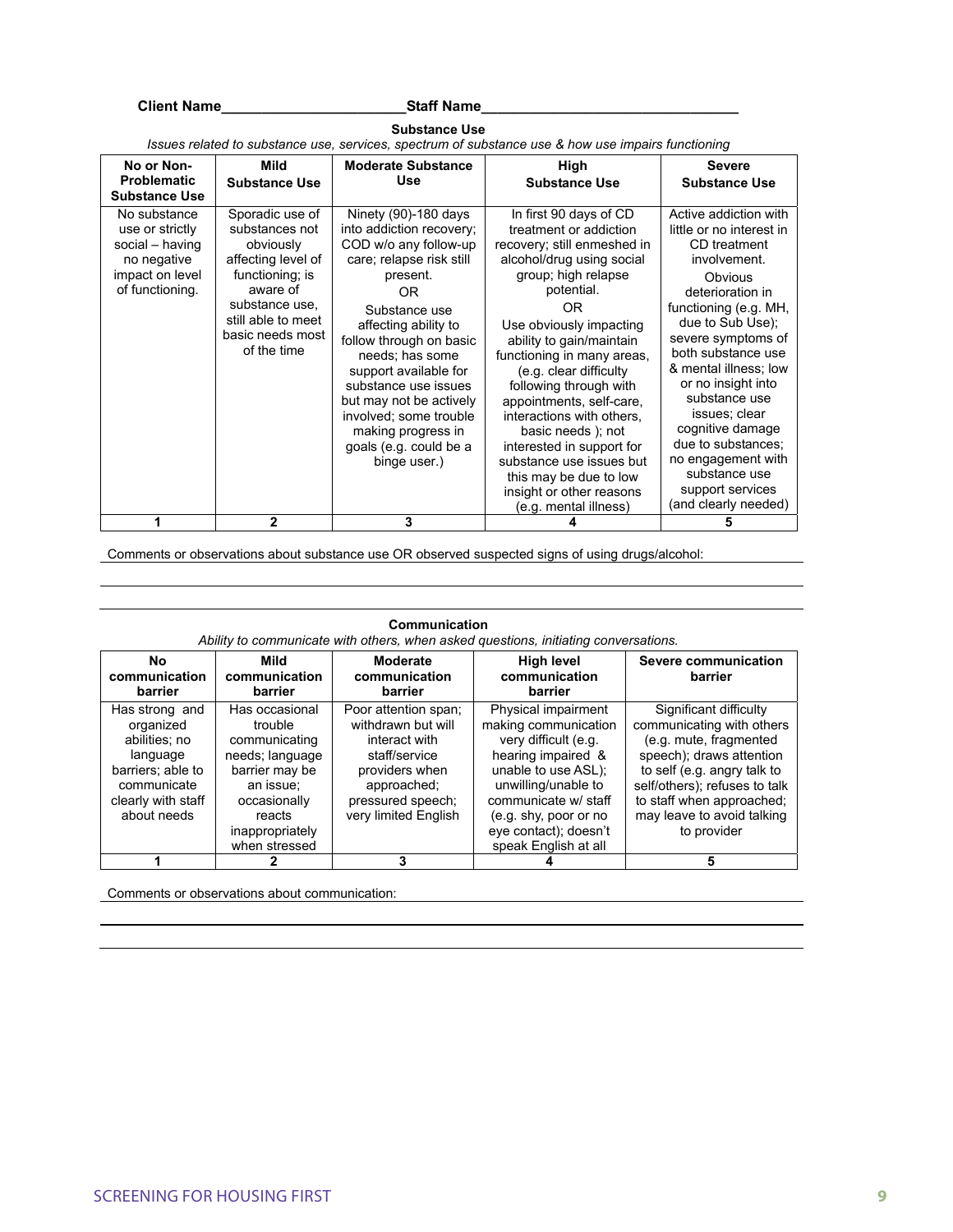Client Name\_\_\_\_\_\_\_\_\_\_\_\_\_\_\_\_\_\_\_\_\_\_\_\_\_\_\_\_\_\_\_\_Staff Name\_\_\_\_\_\_\_\_\_\_\_\_\_\_\_\_\_\_\_\_\_\_\_\_\_\_\_\_

| Predatory behaviors,<br>and/or no problems<br>advocating for self | <b>Mildly problematic</b><br>social behaviors | Moderately<br>problematic social<br>behaviors | <b>Highly problematic</b><br>social behaviors | Severely problematic<br>social behaviors |
|-------------------------------------------------------------------|-----------------------------------------------|-----------------------------------------------|-----------------------------------------------|------------------------------------------|
| Has a hx of predatory                                             | Mostly "gets along"                           | Has some difficulty                           | Often has difficulty                          | Responds in angry.                       |
| behavior; is observed                                             | in general; if staff                          | coping with stress:                           | engaging positively                           | profane, obscene or                      |
| to be targeting                                                   | need to approach                              | sometimes has                                 | with others:                                  | menacing verbal ways;                    |
| vulnerable clients to                                             | person, s/he can                              | angry outbursts                               | withdrawn and                                 | may come across as                       |
| "befriend": uses                                                  | tolerate input &                              | when in contact                               | isolated; has minimal                         | intimidating and off-                    |
| intimidation to get                                               | respond with                                  | with staff/others;                            | insight regarding                             | putting to providers:                    |
| needs met (e.g.                                                   | minimal problems;                             | some non-                                     | behavior and                                  | may provoke verbal                       |
| threatening and                                                   | may need repeated                             | cooperation                                   | consequences; has                             | and physical attacks                     |
| menacing to                                                       | approaches about                              | problems at times                             | few social contacts:                          | from other clients; has                  |
| staff/clients); more                                              | same issue even                               |                                               | negative behavior                             | significantly impaired                   |
| than adequately                                                   | though it seems                               |                                               | often interferes with                         | ability to deal with                     |
| advocates for own                                                 | s/he "gets it"                                |                                               | others in surrounding;                        | stress; has no                           |
| needs, if not overly so                                           |                                               |                                               | often yells, screams                          | apparent social                          |
|                                                                   |                                               |                                               | or talks to self                              | network                                  |
|                                                                   | 2                                             | 3                                             |                                               |                                          |

#### **Social Behaviors**  *Ability to tolerate people & conversations, ability to advocate for self, cooperation, etc.*

Comments or observations about social behaviors:

#### **Homelessness**

*Length of Time Homeless* 

| <b>Newly Homeless</b>                                                                                                           | Moderate hx of homelessness                                                | <b>Chronically homeless</b>                                                                                                                                                                             |
|---------------------------------------------------------------------------------------------------------------------------------|----------------------------------------------------------------------------|---------------------------------------------------------------------------------------------------------------------------------------------------------------------------------------------------------|
| Has been homeless less<br>than 1 month; new to the<br>area (e.g. moved here<br>looking for work or only<br>here for the season) | Has been homeless for 1-12 months;<br>few prospects for housing at present | Has been homeless for 1 year + or has had at<br>least 4 episodes of homelessness within the last 3<br>years; may have no options for housing due to<br>history; ability to participate in process, etc. |
|                                                                                                                                 |                                                                            |                                                                                                                                                                                                         |

Comments or observations about homelessness: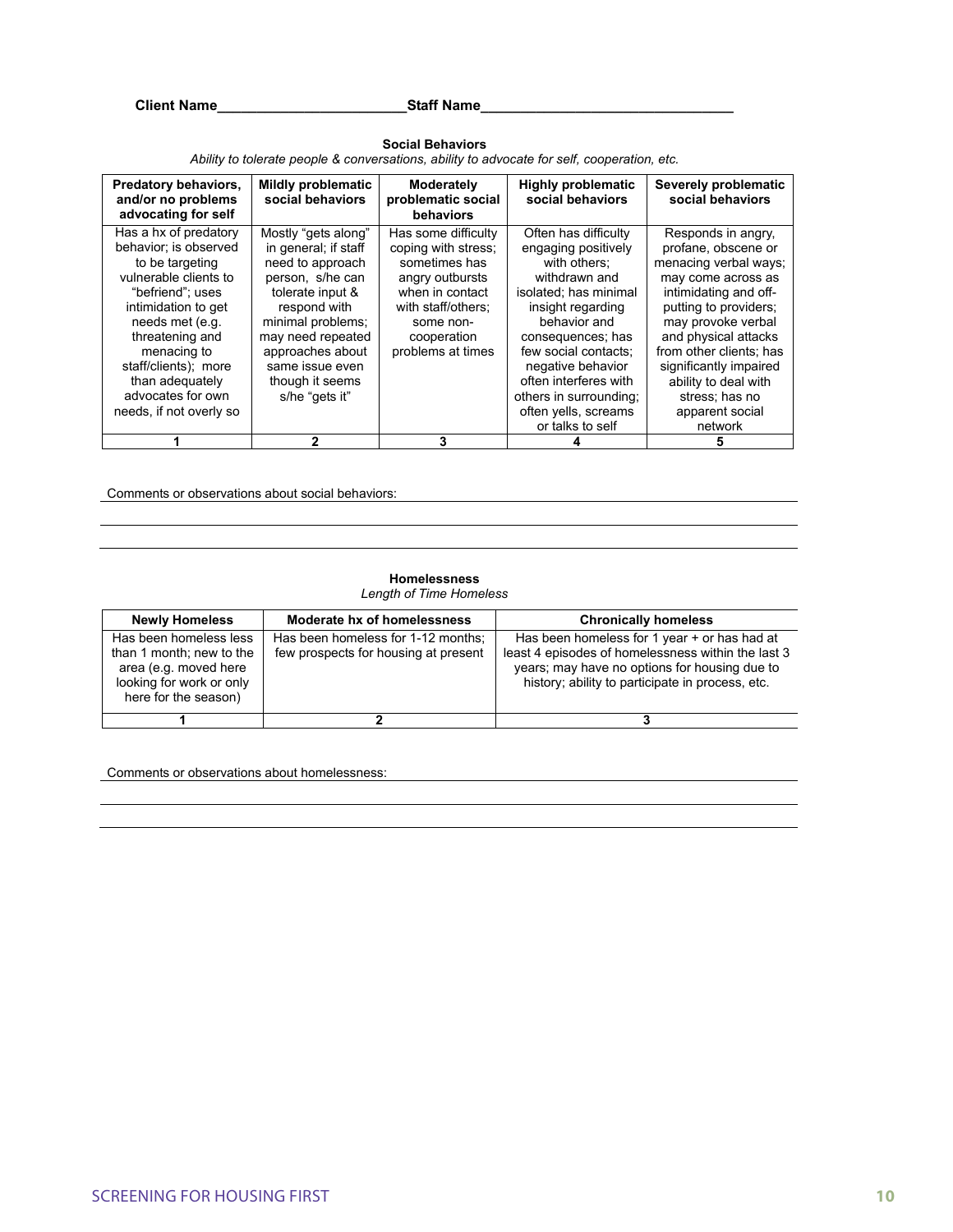## **APPENDIX C**

As the purpose of this review was to conduct a scan of existing practices and screening tools used in the homelessness sector, some tools that serve other functions were not included. One such tool, which is widely used within the homelessness sector, is the Service Prioritization Decision Assistance Tool (SPDAT). This tool was created by OrgCode Consulting, co-creators of the VI-SPDAT. The SPDAT is a multi-purpose tool which is designed to:

- 1. Help prioritize which clients should receive what type of housing assistance intervention, and assist in determining the intensity of case management services;
- 2. Prioritize the sequence of clients receiving those services;
- 3. Help prioritize the time and resources of Frontline Workers;
- 4. Allow Team Leaders and program supervisors to better match client needs to the strengths of specific Frontline Workers on their team;
- 5. Assist Team Leaders and program supervisors to support Frontline Workers and establish service priorities across their team;
- 6. Provide assistance with case planning and encourage reflection on the prioritization of different elements within a case plan;
- 7. Track the depth of need and service responses to clients over time.

Since the goal of the taskforce was to focus exclusively on screening tools, we included the VI-SPDAT specifically designed for that function in our review. The multi-purpose nature of the SPDAT extended beyond the terms of our search so it was excluded.